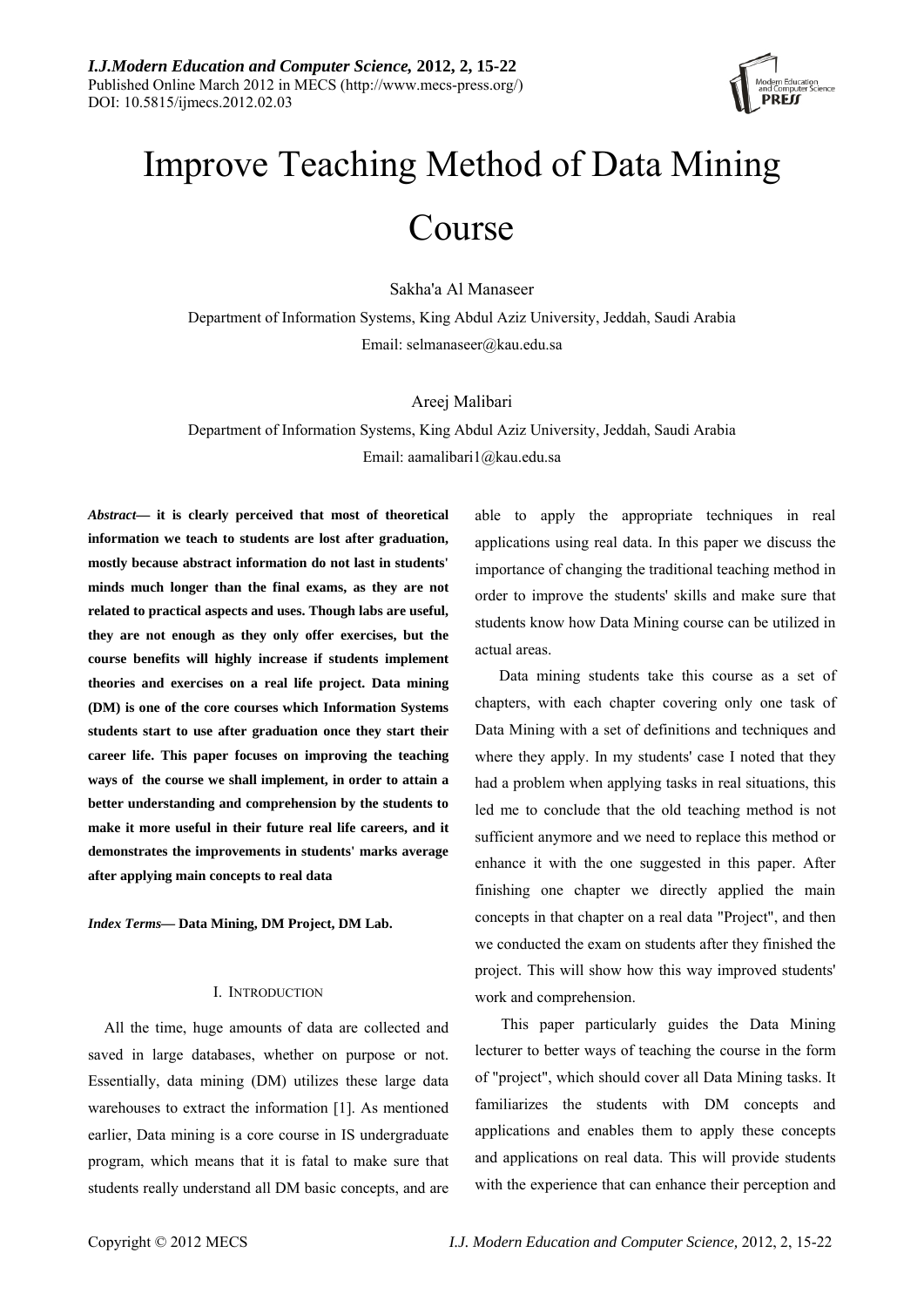understanding of the course content. Moreover, the students' learning outcomes will be better tested and evaluated. Furthermore, the students' satisfaction about the course outcomes will start to increase when they know they can work with real data efficiently.

 Before we start our work, we will highlight the importance and benefits of Data Mining as well as the main phases of Data Mining.

# II. THE IMPORTANT AND BENEFITS OF DATA MINING

The main reason for the rapid growth of mining is mainly caused by the growing need to analyze large amount of data exist on internal documents [2]. Huge amount of organizations' information is stored in unstructured textual form, which illustrates the real need for automated extraction of useful knowledge from the textual data. Data mining applications have been broadly implemented to solve the problem in education, banking, marketing strategies, and production industries, which shows that data mining has large impact in the society [10]. According to, the use of data mining offers numerous benefits; some of these benefits are illustrated in TABLE Ι.

| <b>Benefits</b>                 | <b>Description</b>                                                          |  |  |
|---------------------------------|-----------------------------------------------------------------------------|--|--|
| Increased value of corporate    | Deploying DM increases the value of corporate investments in existing       |  |  |
| Information                     | information systems. It allows companies to more effectively gather and     |  |  |
|                                 | use the corporate knowledge buried in large collections of data,            |  |  |
|                                 | eliminating the need for costly reintegration or replacement of older data  |  |  |
|                                 | repositories                                                                |  |  |
| Lower integration costs         | Many application data require a tremendous amount of consulting or          |  |  |
|                                 | integration before it can be deployed.                                      |  |  |
| Increased productivity of       | DM makes it easier for workers to find information within large             |  |  |
| knowledge workers               | corporate repositories of data; they allow users to navigate the            |  |  |
|                                 | information they need by following the key concepts that are important to   |  |  |
|                                 | them.                                                                       |  |  |
| <b>Improved Competitiveness</b> | Data mining can facilitate better, faster prediction to application future. |  |  |

# TABLE I. DATA MINING BENEFITS [3]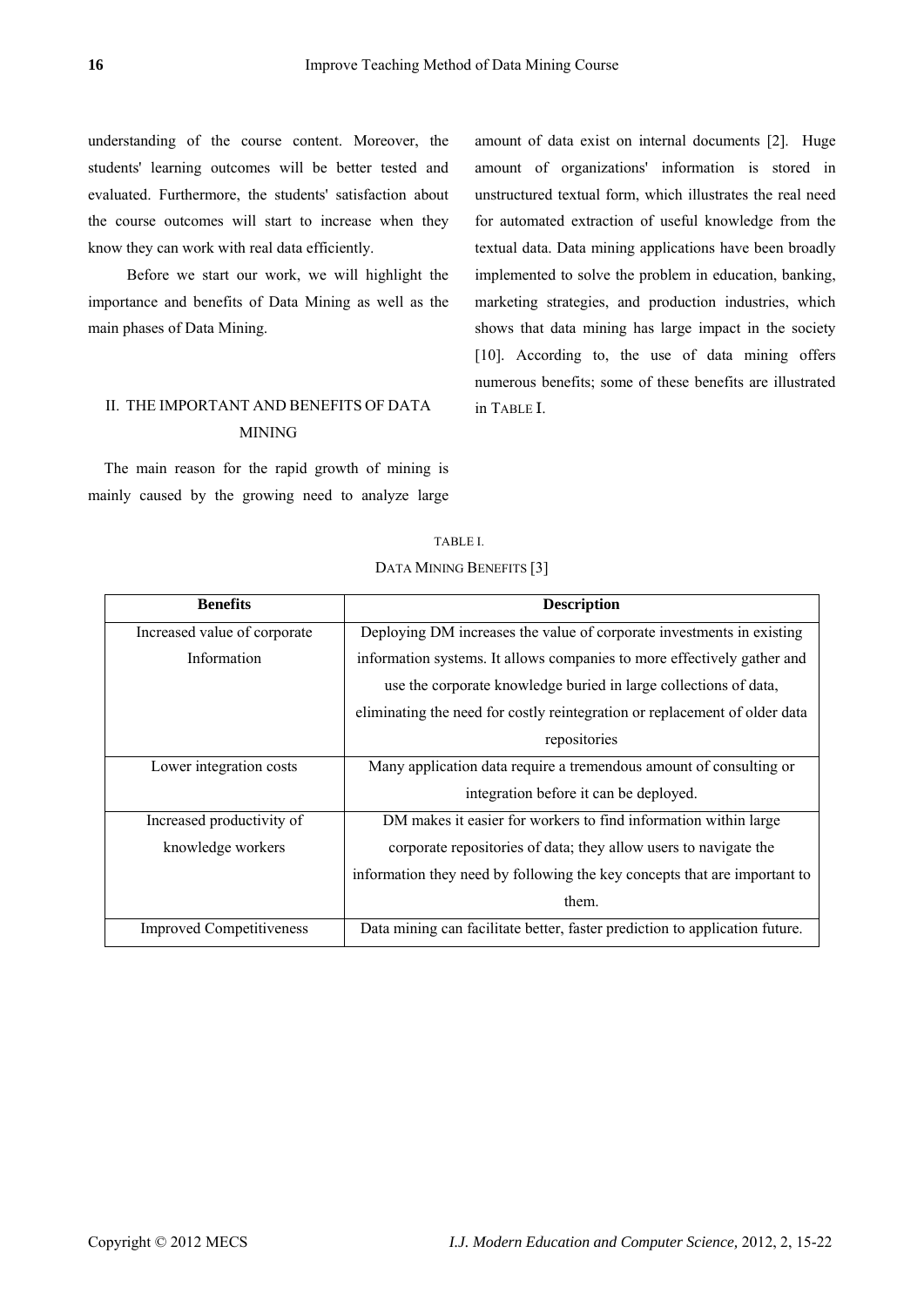According to table Ι, we let student's select real applications to really understand the huge benefits of the DM course earn better understanding of DM concepts and know how to apply data mining course in real work.

## III. DATA MINNG PHASE

DM plays an essential role in the knowledge discovery process: in order to reach high levels of DM benefits that discover knowledge for each case; both Lecturer and student must follow the following sequence of Data mining phases [4].



Figure 1. Data Mining phases [4]

Students at the DM class only go through theories and have just limited experience of real applications. In the first lecture students are introduced to Snapshot about the course, at the same time the students are divided into groups and asked to select an area of application and a final goal of DM. the students then discuss their selection with their lecturer to verify the objective, the task and approve the goals. table IΙ shows the groups of students in the course (1 semester, 2011):

# TABLE II. APPLICATION OF DATA MINING [3]

| Group              | <b>Application Area</b>                              |  |
|--------------------|------------------------------------------------------|--|
| Number             |                                                      |  |
| Group1             | <b>Customer Relationship Management</b>              |  |
| Group <sub>2</sub> | Data Mining Application in Higher<br>Education       |  |
| Group3             | <b>Employment Placement and Job</b><br>Market Online |  |
| Group4             | Data Mining and Customer<br>Relationships Management |  |
| Group5             | Saher System                                         |  |

 The above table shows the areas that each group of students selected. This paper shows how our new teaching method will improve students' skills by applying data Mining task to the above application. Students can choose any application (the above one is only an example to our students' task). So any student can improve their skill by choose any application.

 In general, steps such as data selection, data cleaning, pre-processing, and data transformation should be applied on data just before performing the mining process.

#### A. *Data Preprocessing*

The lecturer explains data preprocessing techniques then breaks for one lecture to allow each group of students to apply all the major tasks discussed in lessons. The lecturer then publically goes through the students' groups and discusses their work in terms of [4]:

- Data cleaning: each group fills all missing values to his/her project, smooth noisy data, identify or remove outliers, and resolve inconsistencies
- Data integration: each group integrates all needed data for their project of multiple databases, data cubes, or files
- Data transformation: each group applies Normalization and aggregation techniques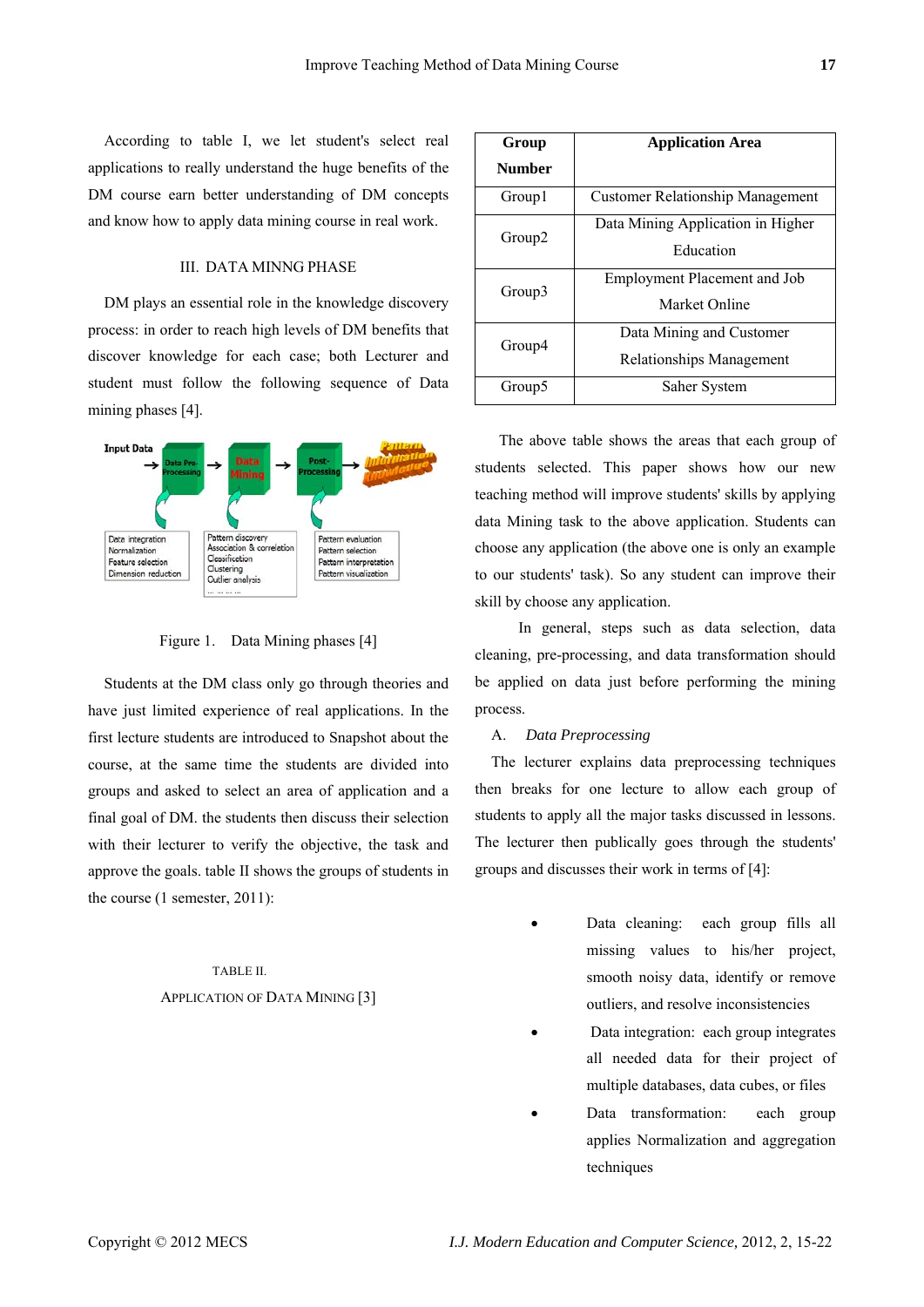- Data reduction: each group reduces representation in volume but produces the same or similar analytical results
- Data discretization: each group forms an ordinal categorical attribute as Static or dynamic depend on real data

Now each group should have its data ready to store, and at the same time the students surely understand how to manipulate main concepts to storing data; like: collect data, clean it, integrate it from multiple sources, represent data as mining results, and normalize it to be ready to be stored.

 All previous concepts can be applied at any area because each group can share real data with other groups. After storing lessons is finished, the lecturer shall proceed to the second phase.

# *B. Data Mining*

 Now the lecturer should start with the second phase with groups and with same application area. Second phase is 'data mining' or (knowledge discovery from data). Data mining includes a set of phases.

## *B.a Clasification*

 Classification is another common task of data mining. The main task is to classify a collection of documents into a given set of categories. And when a new document is presented, the objective is to place this document in the appropriate category.

 Systems that construct classifiers are among the most commonly used tools in data mining. Such systems take as input a collection of cases, each belonging to one of a small number of classes and described by its values for a fixed set of attributes, and output a classifier that can accurately predict the class to which a new case belongs [11]. Effective and scalable methods have been developed for classification phases such as Decision trees, naïve Bayesian classifications, support vector machines, neural networks, rule-based classifications, pattern-based classifications and logistic regressions. Students learn all

these method and each group applies a different algorithm according to real data so that the student knows exactly how each algorithm works and the advantages and disadvantage of each algorithm.

 Data classification is a two-step process. In the first step, a classifier is built describing a predetermined set of data classes or concepts. This is the learning step (or training phase). While the training data set is used to build the model, on the other hand testing data set is used to validate the model [7]. In the second step, The class labels of training data is unknown and a set of measurements is given with the aim of establishing the existence of classes or clusters in the data. See Figure 2.



Figure 2. Classification [4]

 Figure 2 describes classifier which memorizes the entire training data and performs classification only if the attributes of the test object match one of the training examples exactly. An obvious drawback of this approach is that many test records will not be classified because they do not exactly match any of the training records. A more sophisticated approach clustering algorithm finds a group of k objects in the training sets that are closest to the test object.

## *B.b Clustering*

 Cluster analysis is a field that comprises a wide range of data analysis fields. Clustering is a fully automatic process through which a collection of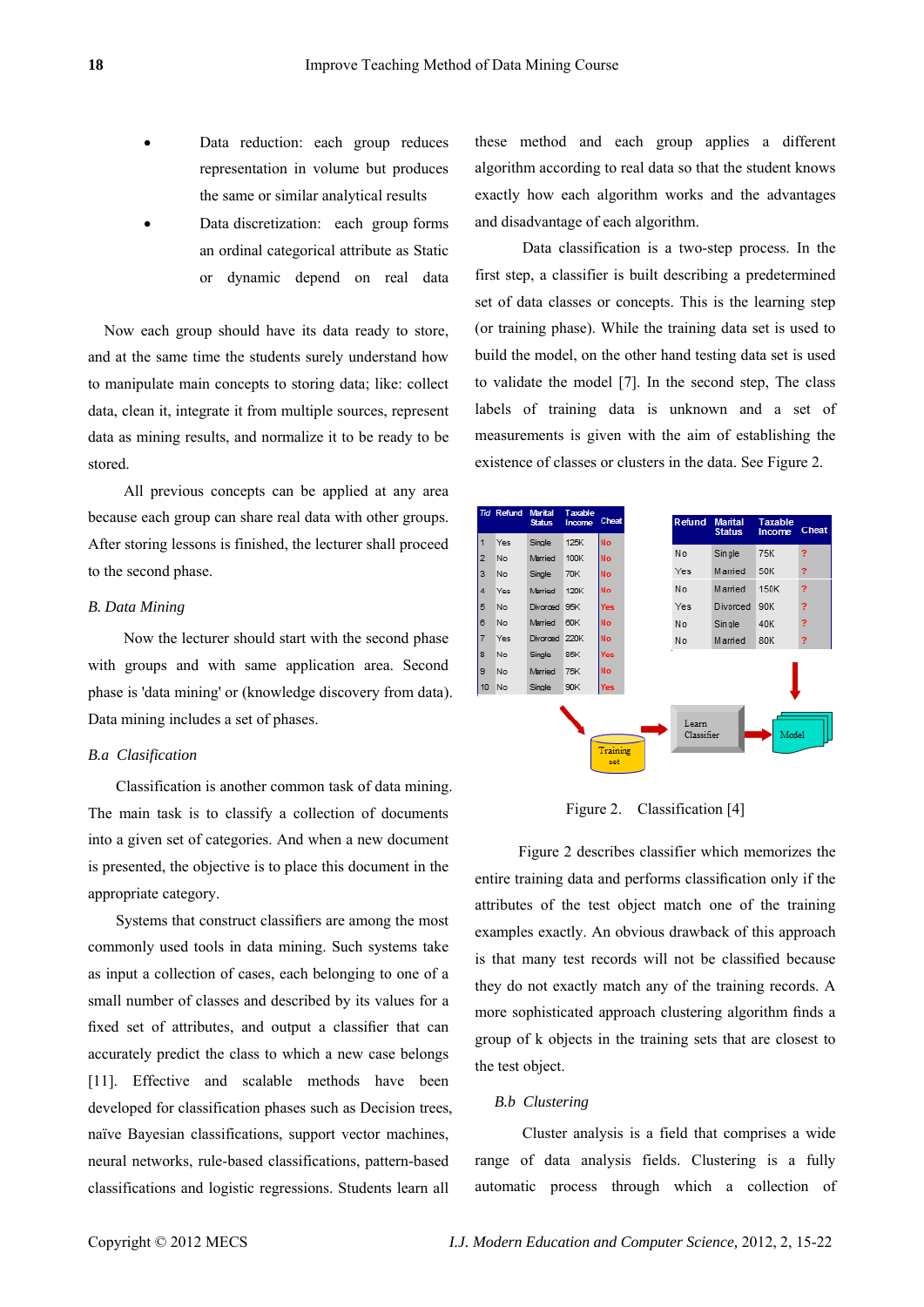documents are classified into groups. The documents within each group are more closely related to one another than documents assigned to different groups [5]. Figure 3 illustrates the overall task of cluster analysis.



Figure 3. Clustering [5]

 Clustering of unsupervised learning data means that the class labels of training data is unknown, so these data will not be classified using classification methods because they do not exactly match any of the training records but it is easy to classify them using clustering techniques. Clustering has a lot of algorithm; all of them share the same idea that is generated candidates. The most famous algorithms are partitioning algorithm, hierarchical algorithm and Density-based algorithm.

 A partitioning can be used to divide the entire various partitions, and then evaluate them under some criterion e.g., minimizing the sum of square errors then each partition is mined separately, typical methods are kmeans, k-medoids and CLARANS. Hierarchical algorithm create a hierarchical decomposition of the set of data (or objects) using some criterion e.g., distance matrix, typical methods are Diana, Agnes, BIRCH, ROCK and CAMELEON. Density-based approach can be used to create various partitions of the set of data (or objects). Based on connectivity and density, typical methods are DBSACN, OPTICS and Den Clue.

 Clustering includes a lot of technics to produce high quality clusters, the quality of a clustering method is also measured by its ability to discover some or all of the hidden patterns and similarity of patterns ; good cluster with high intra-class similarity and low inter-class similarity.

 Now each group goes to cluster its project data and collect it and apply all algorithms to find out the degree of similarity and dissimilarity to the objects related in other clusters. Clusters are differentiated by using similarities between data according to the characteristics found in the data and grouping similar data objects into clusters [6]. So students will apply more than one algorithm and the result is that the student will learn the exact meaning of clustering.

# *B.c Association*

Discovery of interesting associations, generating rules and correlations between item sets in transactional and relational databases, this task is known as association rule mining [8]. A popular area of application is marketbasket analysis, which studies the buying habits of customers by searching for sets of items that are frequently purchased together (or in sequence) see Figure 4. Association rule mining can be viewed as a two-step process [4].

- 1. Find all frequent items sets: items frequently gathered in a transaction data set with satisfying minimum support, such as buying first a PC, then a digital camera, and then a memory card, if it occurs frequently in a shopping history database.
- 2. Generate strong association rules from the frequent items sets: these rules must satisfy minimum support (How to mine such patterns and rules efficiently in large datasets?) and minimum confidence(How to use such patterns for classification, clustering, and other applications?).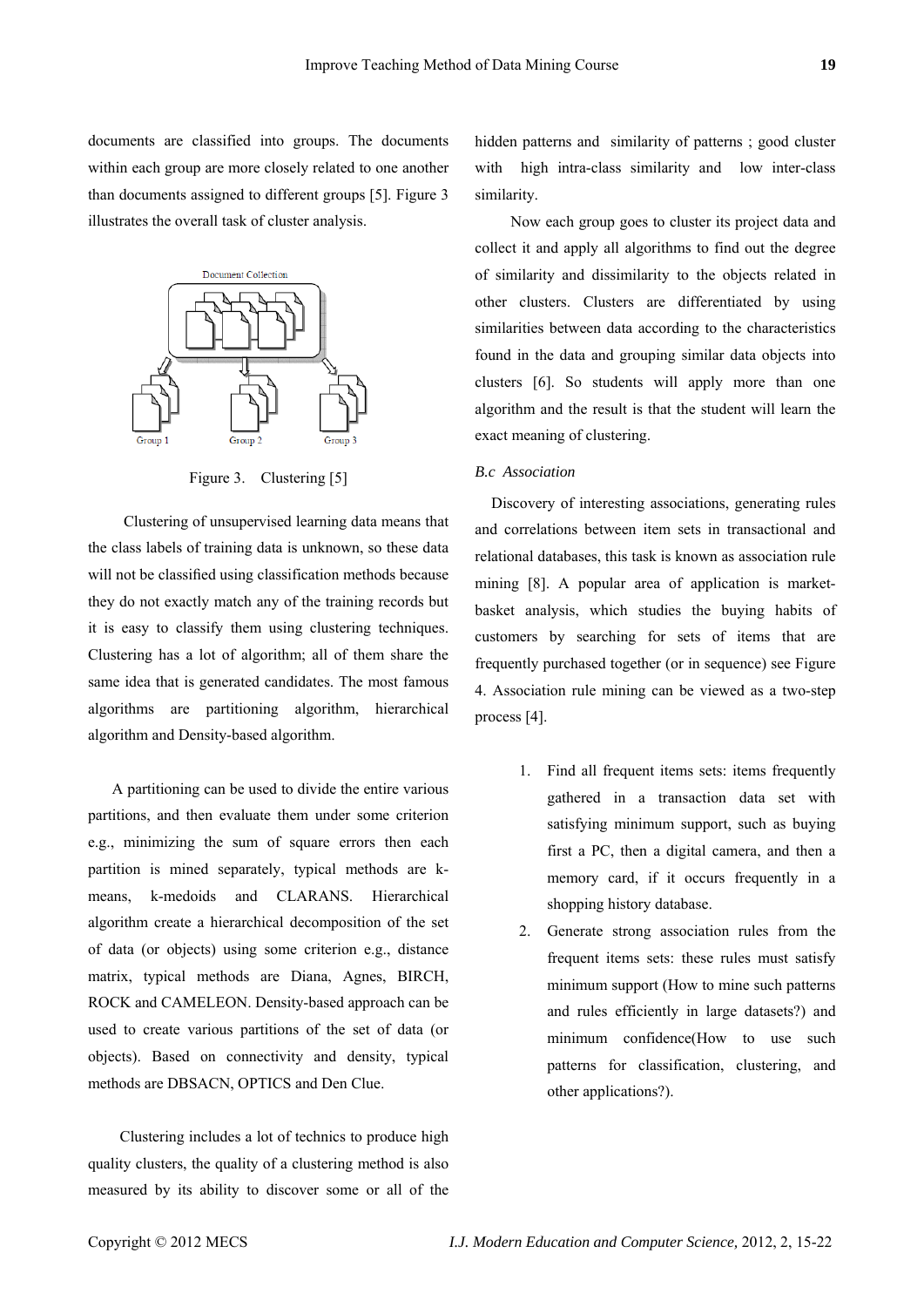

Figure 4. Association Example

 For example, determine which items are frequently purchased together within the same transactions, see Figure 4. A typical association rule:

Milk  $\rightarrow$  eggs [1/4, 1/3] (support, confidence)

A confidence, or certainty, of 0.333% means that if a customer buys milk, there is a 0.333% chance that she will buy eggs as well. A 25% support means that 25% of all of the transactions under analysis showed that milk and eggs were purchased together. Now each group find association rule to the real data and represent it as support and confidence.

## *C. Post-Procrssing*

 Lecturer should explain data post processing then let each group evaluate and visualize all real Data according to the type of application selected.

# *D. Survey To Find Soluation*

A survey is a very important research tool that shows the benefits to problem solver of any type. Surveys can assist decision-makers in developing strategies to achieve the all-important goals. Results can play a key role in identifying areas of the related field that require corrective action and improvement. Keeping in view the importance of survey [9]. Results may directly affect the identification of pass or fail of new technology. The survey was conducted based on following questions and

distributed to 35 students then results compiled as shown in the TABLE ΙΙΙ.

Q1: Do you think u can apply all Data Mining task to any real actual? (Yes/No).

Q2:Do u believe that the combination between theoretical and practical sides during the semester is better to improve your skills? (Yes/No).

Q3: Do u believe that the new teaching way will help you in skipping your fear in applying it to career life? (Yes/No).

TABLE III. RESULT OF SURVEY

| O#             | Yes    | N <sub>0</sub> |
|----------------|--------|----------------|
|                | $(\%)$ | $(\%)$         |
|                | 88%    | 12%            |
| $\mathfrak{D}$ | 79     | 21%            |
| 3              | 95     | 35%            |

 Based on the improving teaching method of data mining course described in the survey, most of student believe that they can apply Data Mining in real application and they prefer learning theory with practical at same time to increase deep knowledge. A majority of them believe that this improvement in data mining course could be improve their skills.

#### IV .ANALYSIS AND CONCLUSION

I developed a mid-term exam to students and noted that the student results were good in general but they have weakness in numerical Questions. Figure 5 shows students' results.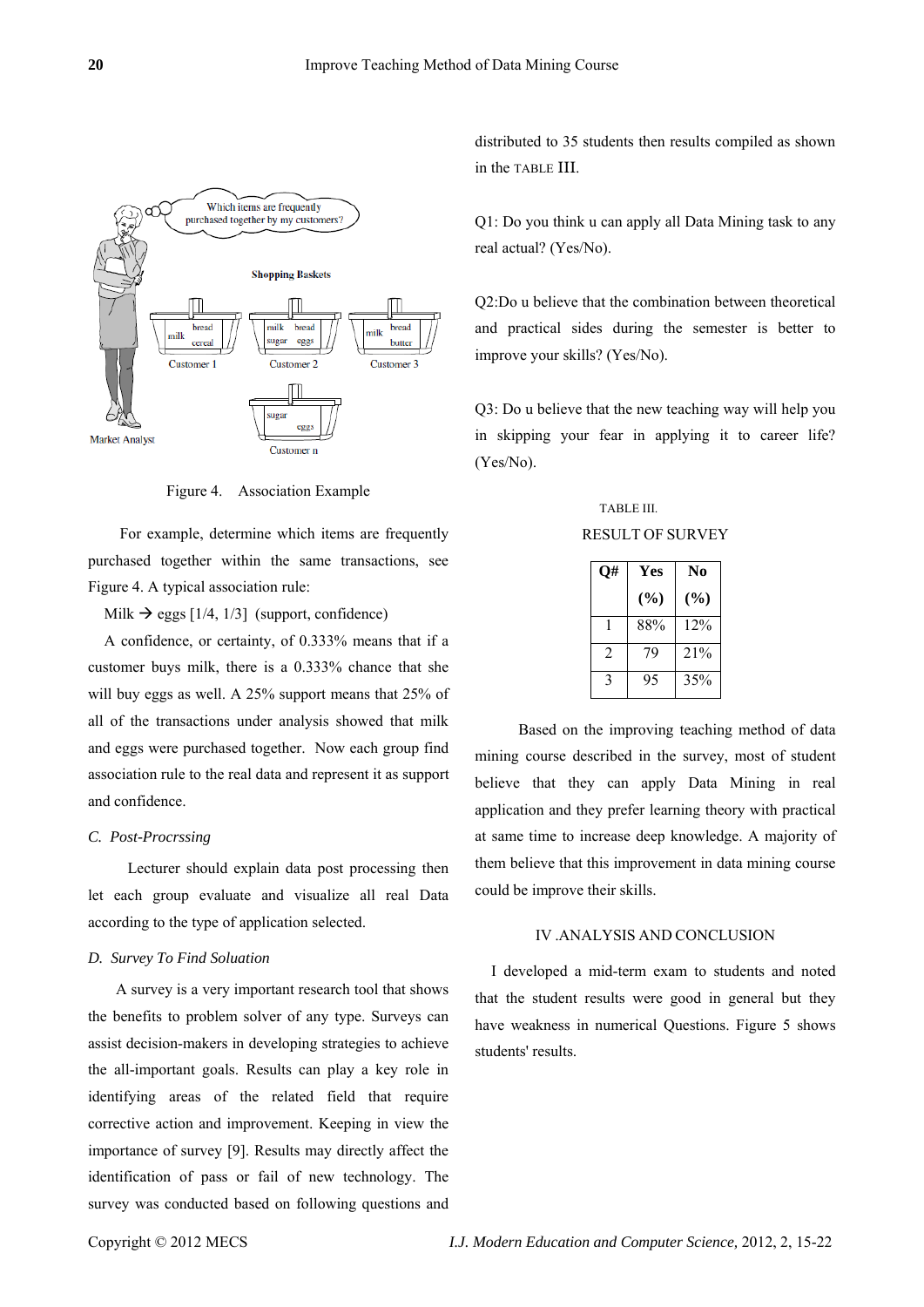

Figure 5. Student Result with Old Teaching Method

As a result to that I allowed my students select an application and apply Data Mining task with real data after each lecture. After applying the new method, I developed an exam to evaluate and collect students' results. The improvements were very clear. Figure 6 shows students' results.



Figure 6. Student Result After Improving Teaching Method

We can obviously note that the suggested teaching method has improved the skills of students and made them ready to face career life and apply DM to any given application. I believe I achieved my goal to deliver the information and help my students to get the use of DM by this simple improvement. See Figure 7 that shows a simple comparison between the two methods.

 Now students have the theoretical knowledge along with practical experience to work with. This course is very important for students after graduation to find a job in their field, so when we improve student skills in this course it would make them a better IS students and improve the chances for the graduates to compete more in the market. Benefits can be gained from improving teaching methods are many, for example if the student is ready to work with new project they would directly hit the market with minimum need for after graduation training, this is our goal.